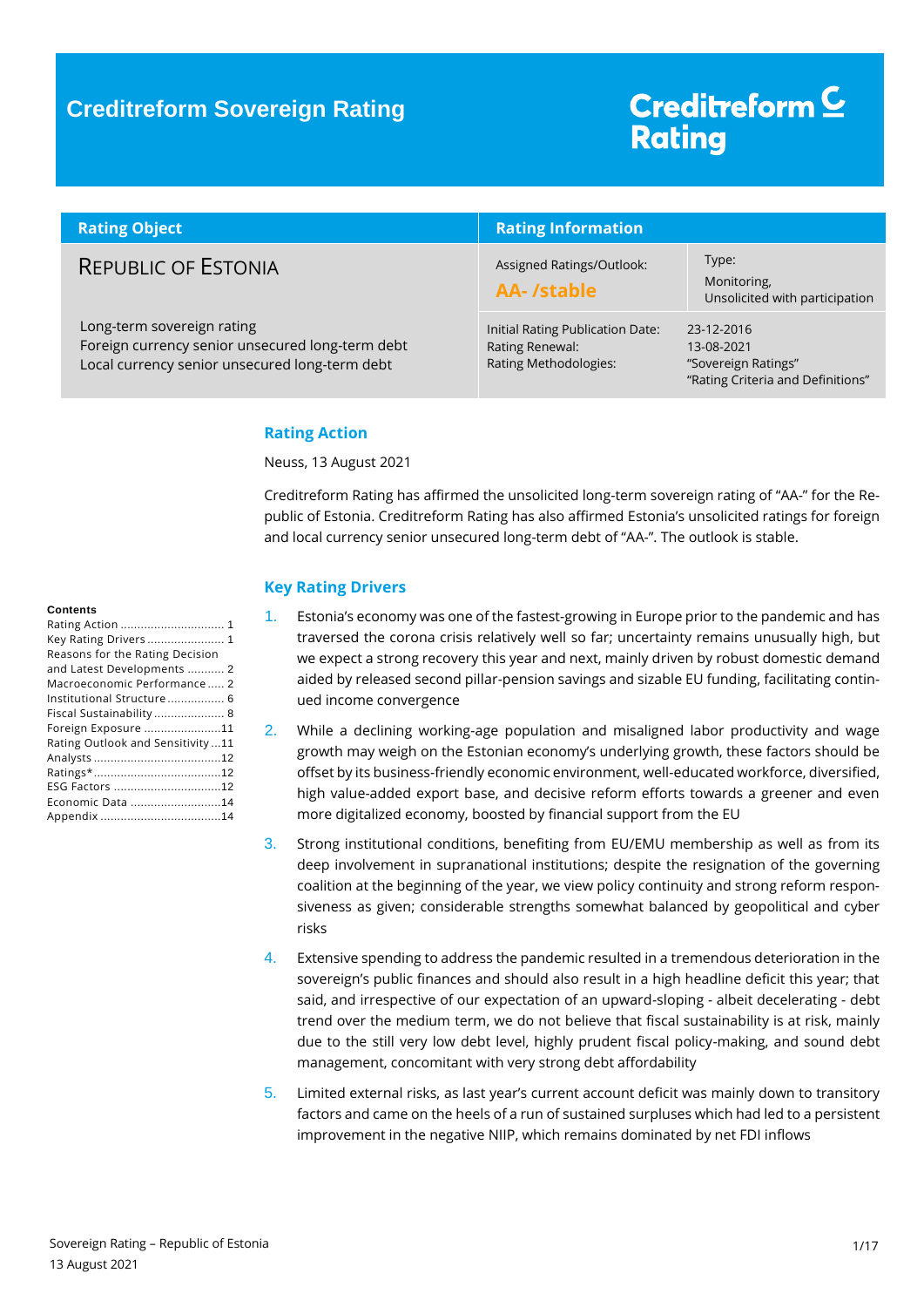## Creditreform C **Rating**

#### <span id="page-1-0"></span>**Reasons for the Rating Decision and Latest Developments<sup>1</sup>**

#### <span id="page-1-1"></span>Macroeconomic Performance

*The Republic of Estonia's macroeconomic performance profile reflects very strong economic growth. Prior to the pandemic, its economy was among the fastest-growing economies in the EU27, and we expect it to resume its robust growth trend. We believe that persistently strong output growth should result in continued income convergence towards the EU average. The Estonian economy is characterized by relatively flexible labor markets, ample risk-bearing capacities in the private sector, and a welcoming business environment. These strengths are balanced to some extent by a historical track record of elevated macroeconomic volatility. A receding working-age population, while somewhat cushioned by migrant inflows in recent years before the crisis, may weigh on potential growth and add to resurfacing labor shortages. This could further aggravate the divergence between productivity growth and vivid wage growth, thus weakening Estonian cost competitiveness going forward. On the other hand, we believe that the investment boost on the back of substantial EU financing (Recovery and Resilience Facility, React-EU, Just Transition Fund, Multiannual Financing Framework 2021-27) will play a key role in lifting Estonia's potential growth going forward.*

The Estonian economy entered the corona crisis from a strong starting point, having displayed broadly-balanced real GDP growth of 4.0% p.a. in 2015-19, with all expenditure components contributing to output growth, in particular household spending. Average growth over this period was twice as high as in the euro area (EA, 2.0%), placing Estonia among the fastest-growing economies in Europe. In the same vein, the country has been able to come through the Covid-19 pandemic relatively well, and its economy has turned out to be fairly resilient so far. Total output ended up contracting by 2.9% in 2020, leaving Estonia among the least adversely affected economies in Europe.

Authorities managed to bring the first wave of the pandemic under control quite well, as illustrated by a relatively short-lived state of emergency, and as confinement measures were wound down as early as July 2020. The second wave took off in November, with infection rates equally low from a European perspective, and thus the stringency of the restrictive measures was modest in the second half of last year as suggested by Blavatnik School of Government's index. Accordingly, the slump in household spending (-2.3%) was much milder than in most parts of Europe. Still, declining private consumption was the main driver behind the fall in real GDP, subtracting 1.2 p.p. in 2020.

Economic growth was mainly supported by investment activity and public consumption. While the policy response to the pandemic lifted government consumption expenditure by 3.6%, gross fixed capital formation held up very well, although last year's final outturn was somewhat biased by a material one-off investment by Volkswagen in Q4 (+35.2% q-o-q), so that overall investment grew by an outstanding 18.4%. The decline in investment in machinery and equipment (-16.3%) was more than offset by the substantial rise in intellectual property investment (+203.7%), while construction investment was also solid (+3.5%).

The growth effect of fixed investment (+4.9 p.p.) was broadly netted out by net external trade (- 4.8 p.p.), as the abovementioned single investment led to an equally large boost to imports (Q4:

 $\overline{a}$ 

<sup>1</sup> This rating update takes into account information available until 6 August 2021.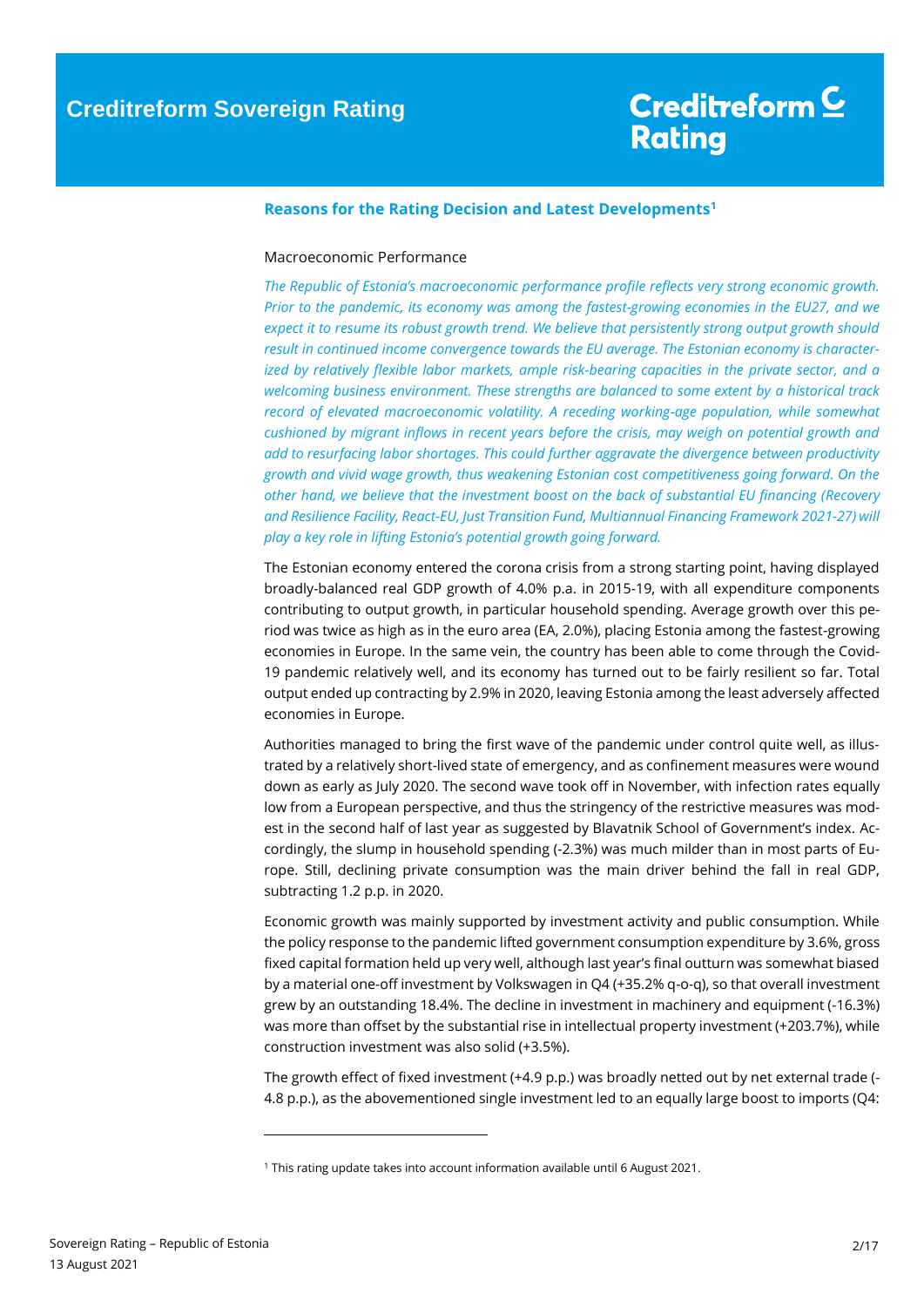20.5%), resulting in positive import growth (0.7%). Meanwhile, exports proved fairly resilient thanks to brisk services exports - essentially ICT services - but nevertheless fell by 5.5%. Moreover, Estonia's key trading partners such as Finland, Sweden, Latvia, and Germany were by far less affected than the majority of EU member states, which also supported external demand for Estonian goods and services.

The Estonian economy had already recouped pandemic-related output losses by this year's first quarter. After exhibiting impressive real GDP growth of 4.8% q-o-q in Q1-21, its economy exceeded the pre-pandemic level (Q4-19) by 3.4% (EA: -4.9%). Since the second wave starting from November last year was substantially more severe than the first one, Estonia's strong Q1 outturn presented some surprise. While private and public consumption grew robustly, the main drivers were inventories and net exports, the latter partly on account of declining imports. Whilst the 14-day cumulative infection rate had been among the lowest in Europe since the onset of the pandemic, it rose significantly throughout Q1-21, hitting its peak at 1,521 in week 11, at that time the highest in Europe (ECDC data).

In response, authorities swiftly implemented more stringent - albeit still comparatively moderate - confinement measures, essentially in March and April, thereby curbing the infection rate, which dwindled to as low as 29.3 by the beginning of July. Since the beginning of May, the government has considerably loosened its restrictive measures, reflecting epidemiological developments and the vaccination campaign, which has picked up some speed over the last months.

Although posting below the respective EU averages, with 58.4% of the Estonian population having received at least one dose and 52.5% being fully vaccinated as of 5 August (EU: 72.0% and 60.5%), progress in inoculations and the relaxation of confinement measures should increasingly facilitate household spending. We hold the authorities' plans to have 70% of the adult population vaccinated (1st dose) by 22 September and 80% of the elderly (60+) by end of November as achievable.

Looking forward, we expect a firm recovery in the current year and next, driven by household spending, investment, and robust export growth. We project real GDP growth to leap to 7.7% in 2021, before decelerating to still vivid economic expansion of 3.3% in 2022; however, we have to reiterate that any forecast remains subject to unusually high uncertainty, and is ultimately dependent on the health situation. This is all the more so as new virus variants appear to be more easily transmissible, as demonstrated by the Delta variant, which accounts for an increasing share in infection cases in Europe. As a case in point, the 14-day cumulative infection rate has risen at a strong pace, from 29.3 in week 26, to 142.1 in week 30.

While we thus see downside risks from possibly required renewed restrictions, we think that private consumption will be the main growth engine behind economic activity in 2021/22, likely fostered by the release of pent-up demand and aided by improving consumer confidence, which has increased markedly since Covid-19 restrictions have been eased. Improving monthly retail sales back this view. In addition, household spending should be propelled by changes to the pension system, as funds from the second pension pillar can be withdrawn before retirement age has been reached. According to Pensionikeskus, 159,985 applications had been submitted by the end of July, corresponding to approx. 20.9% of pension accounts and just over EUR 1.3bn of second-pillar assets. The Estonian central bank (EP) estimates that half of the withdrawn funds will be redirected towards consumption.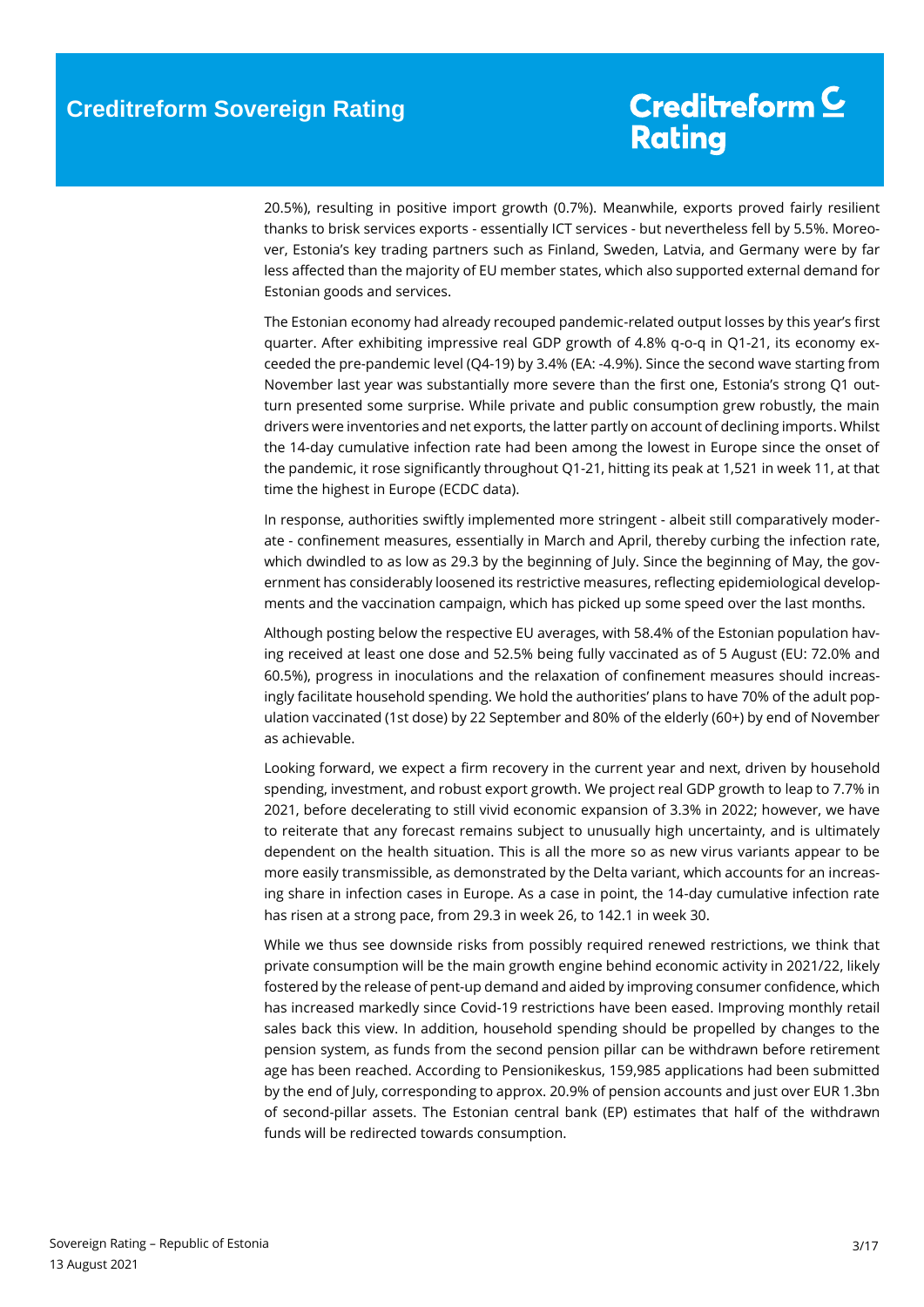Private consumption should also benefit from flexibly adjusting labor market conditions, as we expect gradually resuming employment growth and vividly rising wages going forward. As elsewhere in Europe, labor market fallout was restricted by the wage support scheme and social safety nets. Since broad labor market support ceased as early as June 2020 and was only reinstated for a short period in the wake of the second wave (Mar-May-21), employment fell more sharply than in the euro area as a whole, by 2.7% in 2020 (EA: -1.5%) and 4.4% y-o-y in Q1-21 (EA: -1.9%). By the same token, monthly unemployment soared from 5.1% in Mar-20 to its peak of 8.1% in Sep-20, before diminishing equally rapidly, standing at 6.4% in May-21 (EA: 7.1%, 8.5%, 7.9%). Labor market participation has recovered quickly, as mirrored by the fact that in Q1-21 it posted at the same level as in 2020 (79.5%), representing one of the highest readings in Europe.

Latest available data indeed point to brightening employment prospects, as the number of vacancies jumped at the beginning of this year. After having plummeted by 22.1% between Q4-19 and Q2-20, vacancies began to recover gradually in the second half of 2020 before surging to an annual rate of 9.6% in Q1-21. At the same time, wages should grow briskly, among others due to administered wage increases in the public sector (e.g. health, education). Average monthly gross wages rose by 4.9% y-o-y in this year's first quarter (Q1-20: 4.7%), after exhibiting positive growth of 2.9% in 2020 (ICT: +9.9%). Survey data suggests that labor shortages are already beginning to build again. This applies particularly to the industry sector, where almost a quarter of surveyed employers cited labor shortages as a factor hampering production (Q2-21: 24.6%), but wage pressures are also likely to mount in the services sector (18.6%, EA: 12.7%).

While the assessment of the underlying investment strength is somewhat challenged by the one-off elaborated above, we expect investment growth to become more broad-based and to decrease, slowly normalizing as the base effect fades out, as suggested by Q1 data. Gross fixed capital formation pulled back by 4.7% in Q1-21, but was still up by 54.5% on an annual basis. Apart from technical considerations, we believe that investment will drive economic growth going forward, backed by an increasing need for expansion investment as indicated by capacity utilization in the industrial sector (76.5%, 1995-2020 average: 70.0%), and benefiting from favorable funding costs and well-filled order books. Industry sentiment has shot up to its highest level in more than a decade.

Public investment activity will play a key role in supporting economic activity, receiving a significant stimulus from EU financing. According to the government's Recovery and Resilience Plan (RRP), roughly 25% of the approx. EUR 1.0bn (current prices, EC) in grants available under the Recovery and Resilience Facility (RRF) will be deployed in 2021/22. Besides the new Multiannual Financing Framework (MFF) 2021-27 funding (see below), Estonia will be allowed to draw on the remaining MFF 2014-20 funds by 2023. According to European Commission's (EC) cohesion data, 62% of the ESIF funds were spent by the end of 2020.

Growth will also be underpinned by external trade. Exports are likely to continue to grow vividly, in line with the broadening vaccination coverage and the concurrent improving economic prospects in the euro area. Exports of goods have recovered materially since Sep-20, expanding at double-digit annual growth rates over the last months. In the first five months of the year, goods exports to Germany and Latvia, two of Estonia's main trading partners, jumped by 20.1% and 23.8% y-o-y respectively. Export expectations in the industry sector leapt to a multi-year high in Q1.

Robust economic growth will support continued income convergence. Judging by latest IMF estimates, Estonia's GDP per capita inched down from USD 38,480 in 2019 to USD 37,745 in the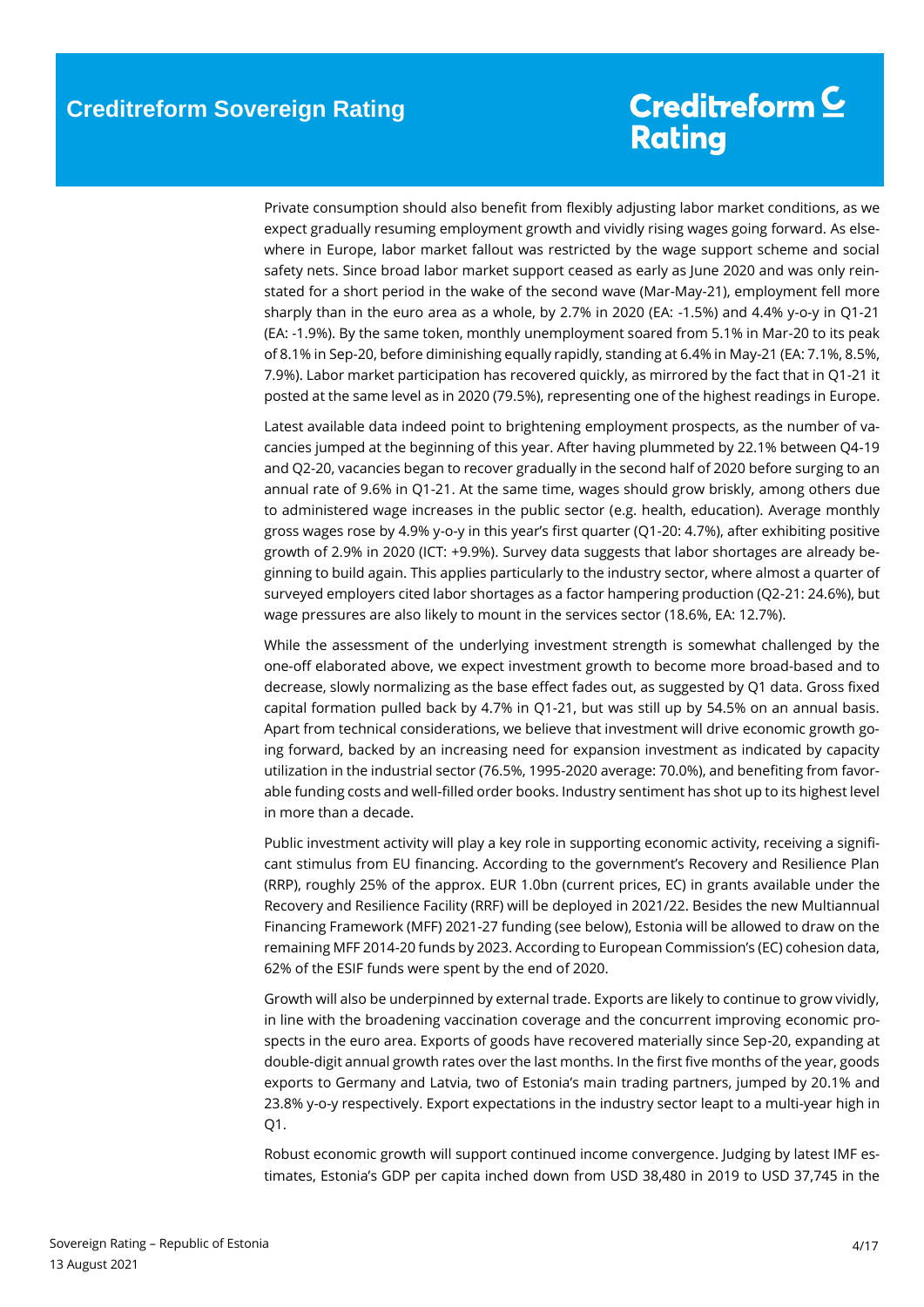previous year (current prices, PPP terms). While Estonia is trailing the 'AA' median of our rating universe (USD 47,958), its per capita income surpasses that of most other CEE countries. Since GDP p.c. was less impacted by the pandemic than in the EU as a whole (-5.1%), income convergence progressed even in the wake of the pandemic, now accounting for 85% of the EU27 average, up from 83% in the year before and 77% in 2016.

Further out, we believe that the plethora of EU programs will bolster the Estonian economy's potential growth markedly if the investment plans are properly implemented and accompanied by enhanced by administrative capacities, boding well for solid medium-term growth and converging income. Drawing on latest EC estimates, Estonia's potential growth will come in at a healthy 3.2% and 3.1% in 2021/22, well above the EU (1.3%, 1.6%) and euro area averages (1.0%, 1.4%).

Estonia will be eligible to receive a total of EUR 3.33bn or 12.2% of 2020 GDP under the new MFF for the years 2021 to 2027. Additionally, economic activity will be heavily influenced by the EU's NextGenerationEU project. The draft RRP submitted to the EC in June foresees the use of approx. EUR 982.49mn in RRF grants, of which 42% and 22% will be related to climate and digitalization respectively. The RRF and MFF funds will be broadly deployed along the lines of the government's long-term development needs and the strategic goals laid out in the 'Estonia 2035' strategy. What is more, Estonia will receive further financial support via React-EU, namely EUR 178mn to aid the recovery, and the Just Transition Fund (EUR 322mn) to cushion the adverse effects of the green transition on Estonia's important shale oil sector.

Hence, we think that substantial productive investments targeted towards a greener, more digitalized economy, as well as towards achieving inclusive growth, is likely to entail higher potential growth. The government assumes that the RRP investments alone will lift total output by 0.8 p.p. per year in 2021-26 and raise underlying growth by 0.58 p.p. in 2026. Moreover, EU financing may help in tackling long-standing challenges related to R&D spending, demographics, and health- and long-term care. Funding of research and development is to be ramped up to at least 1% of GDP per year starting from 2021, which appears welcome in view of the relatively low gross R&D spending (2019: 1.61% of GDP, EU27: 2.2% of GDP)

As illustrated by the latest Aging Report 2021, spending on healthcare has to be deemed as relatively low , at 4.9% of GDP (2019) as compared to 6.6% of GDP in the EU overall. As regards long-term care expenditure, Estonia displays one of the lowest readings in the EU27 (0.4% of GDP vs. 0.7% in the EU). We have to reiterate that the Estonian working-age population declined significantly over the last decade, dropping by 3.7 p.p. to 63.5% in 2011-20 (EU: -2.5 p.p. to 64.3%). Notably, the drag on labor input was somewhat contained by net immigration, which turned positive in 2015, although it was dented markedly last year (from 2,899 to 976 persons) as the pandemic-induced closure of borders constrained migrant flows. As projected by latest EUROPOP2019 simulations, net migration should remain supportive over the next decade.

Perhaps more importantly, risks to Estonia's cost competitiveness remain in place, as labor productivity growth will presumably be outpaced by strong wage growth going forward (see above). Largely driven by real compensation per employee, which surged by 14.0% in 2017-20, real unit labor costs rose by 6.9% as compared to 3.2% in the euro area as a whole (AMECO). Having said this, we have to highlight that Estonia's global export market share ticked up to 0.10% in 2020 (2017: 0.09%). Moreover, we continue to view Estonia's welcoming business environment as a rating strength, as illustrated by the World Bank's Doing Business report, which we still await to be updated for 2021. In its recent SME assessment, the EC also attests Estonia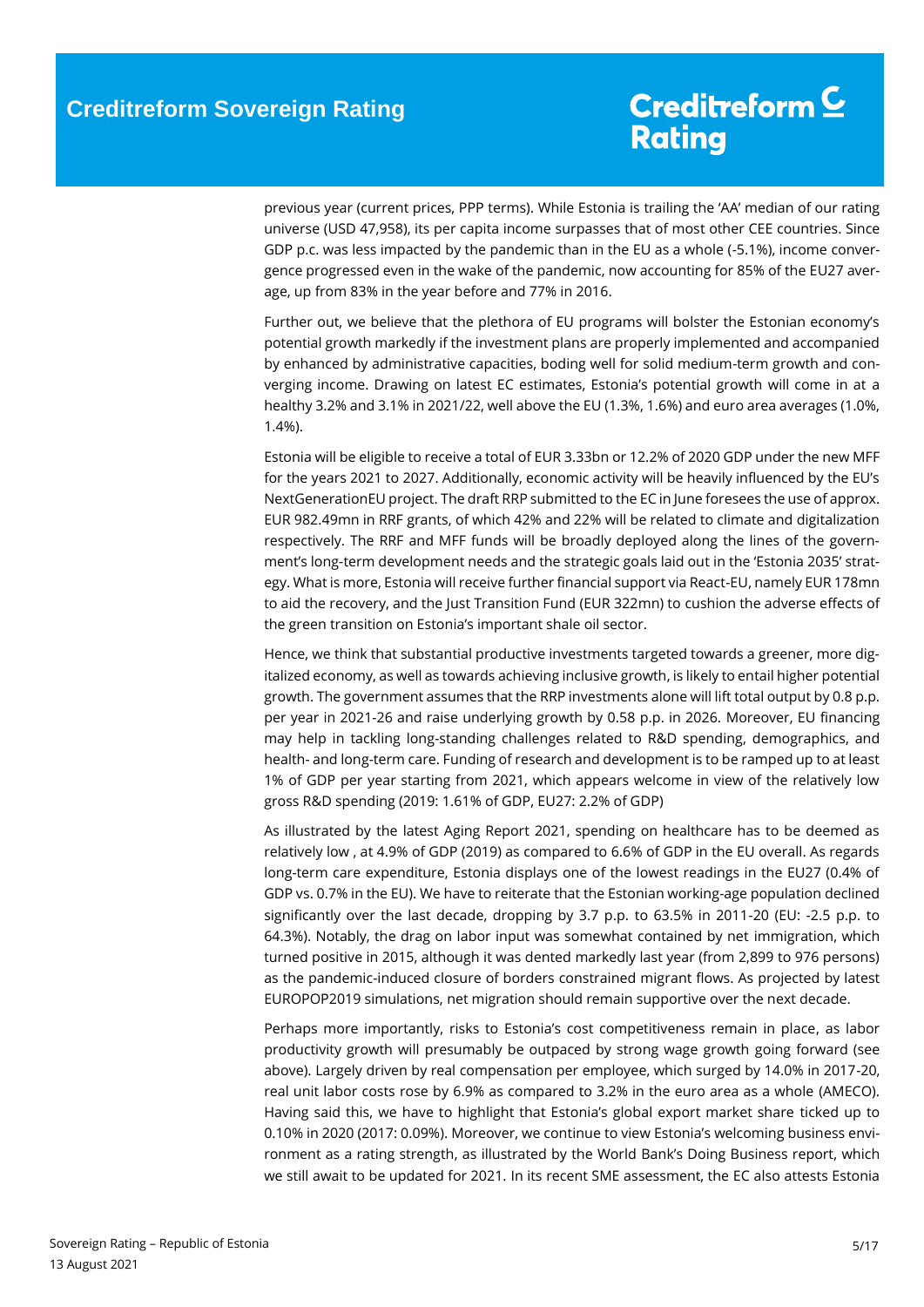to have an excellent business environment and to be among the best-performing EU member states when it comes to entrepreneurship, its key strengths being a highly dynamic start-up ecosystem, advanced digital public services, and a transparent tax system.

#### <span id="page-5-0"></span>Institutional Structure

*Our assessment continues to be buttressed by the sovereign's strong institutional set-up, which remains a cornerstone of its very high creditworthiness, comparing very favorably to Central and Eastern European peers and the euro area more generally. In our view, the government's policy-making is characterized by a high degree of credibility and responsiveness as well as by an advanced system of checks and balances. Key priorities of the new governing coalition, which was formed upon the resignation of the outgoing government, remain broadly unchanged, signaling policy consensus and continuity. Credit tail risks posed by the European Union's strained relationship with Russia, and possible fallout resulting from a cyber-attack, are balanced by the substantial benefits the sovereign draws from its membership in the EU/EMU, and deep integration into supranational frameworks such as NATO and the UN.*

Estonia continues to receive comparatively high scores on World Bank's Worldwide Governance indicators (WGI). We note that the sovereign has steadily improved in terms of relative rankings along all WGI dimensions we assess, and has continued to close the gap towards the 'AA' median. To be sure, Estonia outstrips the WGI scorings of every other CEE sovereign, including its Baltic peers and those of the euro area, by a wide margin.

The sovereign is characterized by a relatively high quality of policy formulation and implementation, being listed 31th out of 209 economies concerning government effectiveness, up two places from the previous year's assessment and well above the euro area median ranking (41). We have to point out that Estonia has improved from relative rank 47 in 2012, reflecting its sound and predictable policy-making. A good 24th rank on the WGI voice and accountability signals that its citizens enjoy extensive participation rights (EA median rank: 37).

Concurrently, Estonia also exhibits the lowest level of perceived corruption and the highest perceived quality of its justice system among all CEE peers by far, namely rank 21 and 28 on the WGIs control of corruption and rule of law respectively (EA median ranks: 55 and 40). The high quality and efficiency of Estonia's judicial system was reaffirmed by the latest EU Justice Scoreboard, not least due to the very high degree of digitalization. Estonian courts and prosecution services make far-reaching use of digital tools, thus outperforming EU counterparts. On the other hand, Estonia remains among the EU member states with the lowest length of civil, commercial, and administrative cases (litigious and non-litigious) and features a persistently low number of pending cases.

We take note of Estonia's upgraded anti-corruption strategy, which was implemented through the adoption of a new National Action Plan for 2021-25 this February. Also, new guidelines to enhance transparency in the lobbying process and to eschew conflicts of interest in policy-making were enacted in March 2021. Against this backdrop, we view GRECO's recent conclusion (5th evaluation) that eight of their 15 recommendations have been satisfactorily put into practice while the remaining seven have been partially implemented, as illustrating the sovereign's reform responsiveness.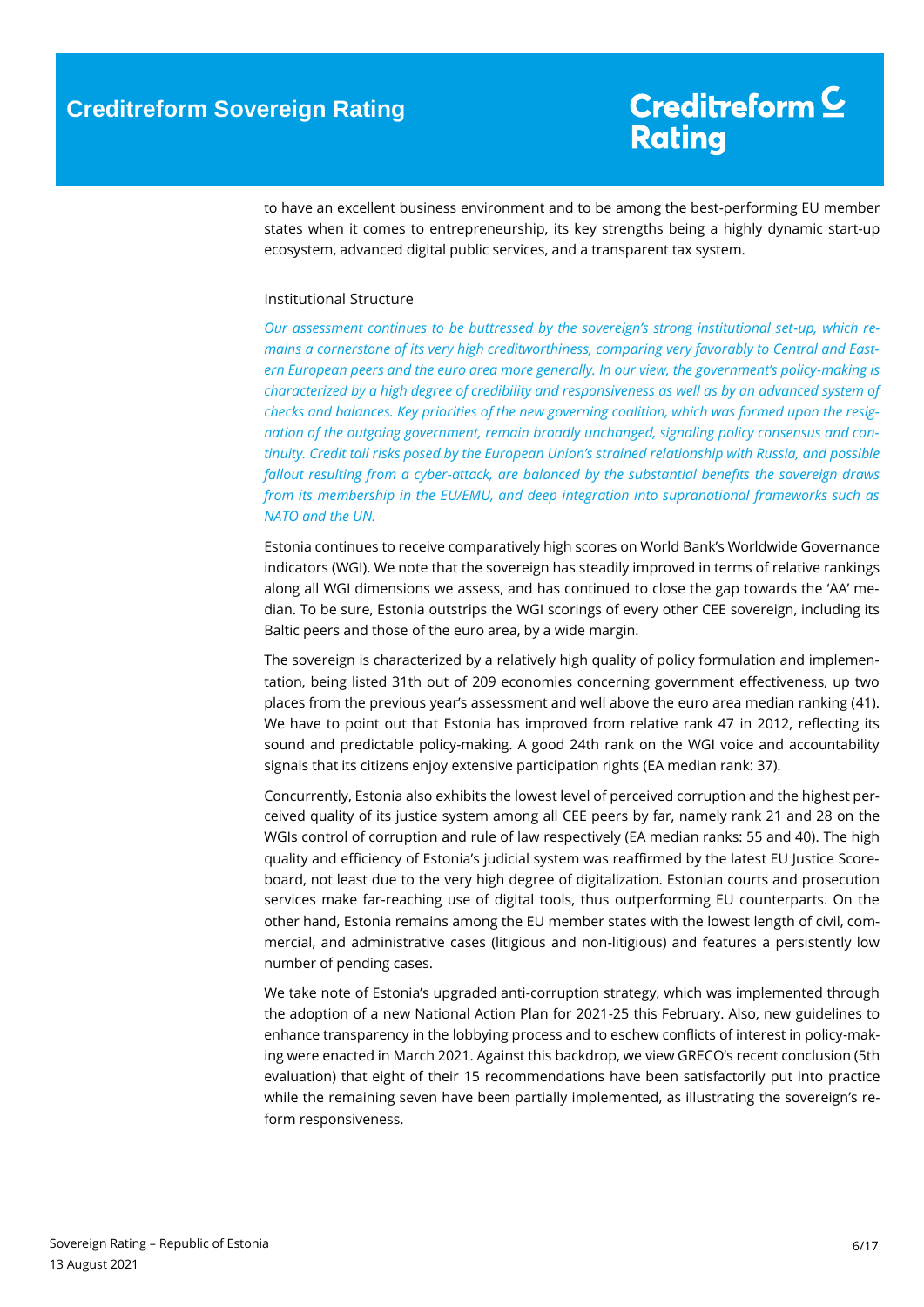Despite the break-up of the three-party coalition (Center Party, People's Party, EKRE), which has been in place since March 2019, we continue to see policy predictability, credibility, and responsiveness as trademarks of Estonian policy-making. The change in government supports our view of high institutional standards and advanced checks and balances. In January 2021, former PM Ratas stepped down to enable swift investigation of corruption allegations over misappropriation of a state loan from corona aid funds, which had been launched against the Center Party.

The Reform Party formed a new coalition with the Center Party, combining for 59 of 101 seats in parliament, with Reform leader Kallas taking over as prime minister. The new coalition agreement in our view stands for broad policy continuity, with key priorities being the strengthening of the healthcare system, management of the corona crisis, education, inclusive growth, climate change, the business environment, and fiscal sustainability. Also, the Baltic state will retain its strong pro-European and pro-NATO stance.

Further to reform responsiveness, we would also want to stress that amendments to the Bankruptcy Act entered into force in February 2021, aiming to streamline and accelerate insolvency procedures. Major changes relate to the establishment of an insolvency service and a specialization of courts in insolvency cases to make procedures more cost-effective and generate higher recovery rates. In October last year, the controversial pension reform bill (see above) was endorsed by the Estonian president after the Supreme Court decided that the reform did not infringe on the country's constitution.

In the same vein, Estonia appears strongly committed to greening its economy and fostering eco-innovation, urging for reforms pertaining to climate change. The new government thus stated its objective of achieving climate neutrality by 2050 and establishing a support package to help local governments reach carbon neutrality by 2030. Due in part to the key role of shale oil extraction and oil production, Estonia displays one of the highest greenhouse gas emission levels per head, totaling 11.2 tons in 2019 (EU27: 8.4 tons p.c.).

According to the State Budget Strategy 2022-25, the government intends to shell out EUR 1.8bn to facilitate the green transition. In this vein, energy efficiency and sustainable transport are identified as cornerstones in the government's RRP. Indeed, there is some catching up potential for Estonia as regards its relatively low, albeit increasing share of renewable sources in transport, amounting to 5.1% in 2019 (EU: 8.9%). However, Estonia stands out in terms of its overall share of renewable energy, which at 31.9% makes the country a European frontrunner (EU: 19.7%).

In the EC's latest assessment, Estonia made the strongest year-on-year improvement concerning eco-innovation from a European perspective. Although still an average eco-performer, the Baltic state jumped by 11 index points to 97 in 2020-21 (rank 17/27). More generally, Estonia can be characterized as a strong innovator more recently, being one of five EU countries having shown the strongest headway in its performance on the EC's innovation scoreboard since 2018.

High governance standards remain a key competitive asset of the Estonian business environment (see also above), underscored by the World Economic Forum's (WEF) assessment. Whilst the latest Global Competitiveness Report dates back to 2019, with Estonia ahead of most CEE peers at a decent 31th rank out of 141 economies, the WEF analyzed which countries were better prepared for economic transformation following the corona crisis at the turn of the year. Standing out in particular, to our mind, are top ten rankings for Estonia regarding flexible work arrangements (4), digital skills (3), and the digital legal framework (6).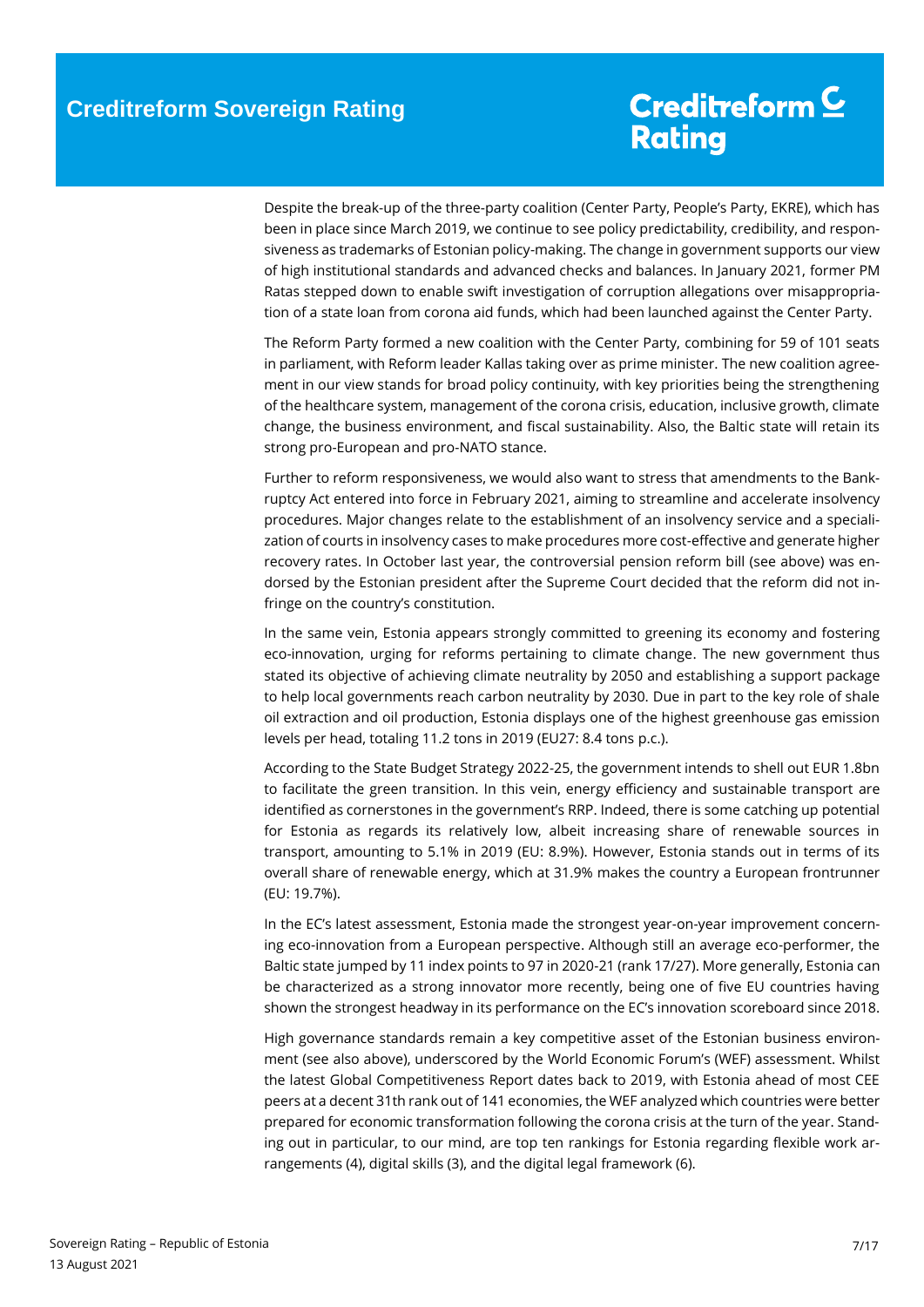#### <span id="page-7-0"></span>Fiscal Sustainability

*We maintain our opinion that public finances are a key credit strength of the sovereign, albeit having weakened significantly, as the indispensable response to the corona crisis caused Estonia's headline*  deficit and public debt ratio to swell to record highs. Despite the incipient economic recovery, we ex*pect that the deficit will widen further in 2021, mainly due to the worsening health situation in the first half of the year, before narrowing gradually over the medium term. While debt-to-GDP will thus continue to increase, with the upward sloping debt trend decelerating going forward, we believe that medium-term risks are very low. The sovereign's debt level will very likely remain one of the lowest among EU peers, implying ample fiscal headroom, and debt affordability remains very strong. Moreover, Estonian authorities' very sound fiscal policy-making is guided by stringent fiscal rules, and we deem debt management as very sound. There are no foreign currency risks, and we do not see any imminent risks entailed by contingent liabilities or age-related costs.*

The sovereign can look back on a track record of fiscal prudence. Its headline deficit peaked at a mere 0.7% of GDP (2017) in the somewhat more expansionary years 2016 to 2018, before posting a slight surplus of 0.1% of GDP in 2019. On average, the government achieved a balanced budget between 2010 and 2019 (0.0% of GDP), one of the best performances from a European fiscal perspective (EA: -2.5% of GDP).

Persistently sound public finances meant that the sovereign entered the Covid-19 pandemic with plenty of fiscal headroom, enabling the government to significantly ramp up spending without raising fiscal sustainability concerns. To mitigate economic fallout and protect the safety of its citizens, authorities implemented a myriad of aid measures, most notably increased health expenditure, a wage subsidy scheme, targeted support to several industries and local governments, as well as business support via loans and strategic capital injections. On the revenue side, exemptions for excise duties and the suspension of second-pillar contributions are to be mentioned.

Including guarantee measures, the 2020 support envelope totaled approx. 8.6% of GDP. While the take-up of the instruments varied significantly, with the wage subsidy scheme and capital injections being the biggest items (~0.9% of GDP respectively), the budgetary impact amounted to roughly 3% of GDP. The headline balance thus dropped from a surplus of 0.1% of GDP to a deficit of 4.9% of GDP in 2019-20. Though this could be perceived as high, the deficit in fact came in as relatively tame from a European perspective (EA: -7.2% of GDP), and lower than originally budgeted (-6.6% of GDP), which can be explained by the milder economic contraction and concurrent robust tax revenues, as well as by the short-lived wage compensation (Mar-Jun-20).

Total revenues thus proved comparatively resilient, edging down by only 0.3%, leading to an increase by 1.2 p.p. in GDP terms. Whilst production and import tax receipts fell by 7.4%, income and wealth tax revenues increased by 3.0%, largely driven by personal income taxes and social security contributions which benefited from wage subsides and from the economic rebound in the second half of the year. Hence, the deterioration in public finances was mainly due to the expenditure side, as total expenditure rose from 38.9% to 45.1% of GDP.

We expect Estonia's headline deficit to edge up further to 5.1% of GDP this year, before prospectively falling to 2.9% of GDP in 2022, and continue to narrow in the outer years. That said, fiscal prospects continue to be subject to an abnormally high degree of uncertainty as the pandemic keeps evolving. Our forecast is built on the assumption that the robust economic recovery will lead to strong revenue growth and that EU transfers will provide for considerable fiscal relief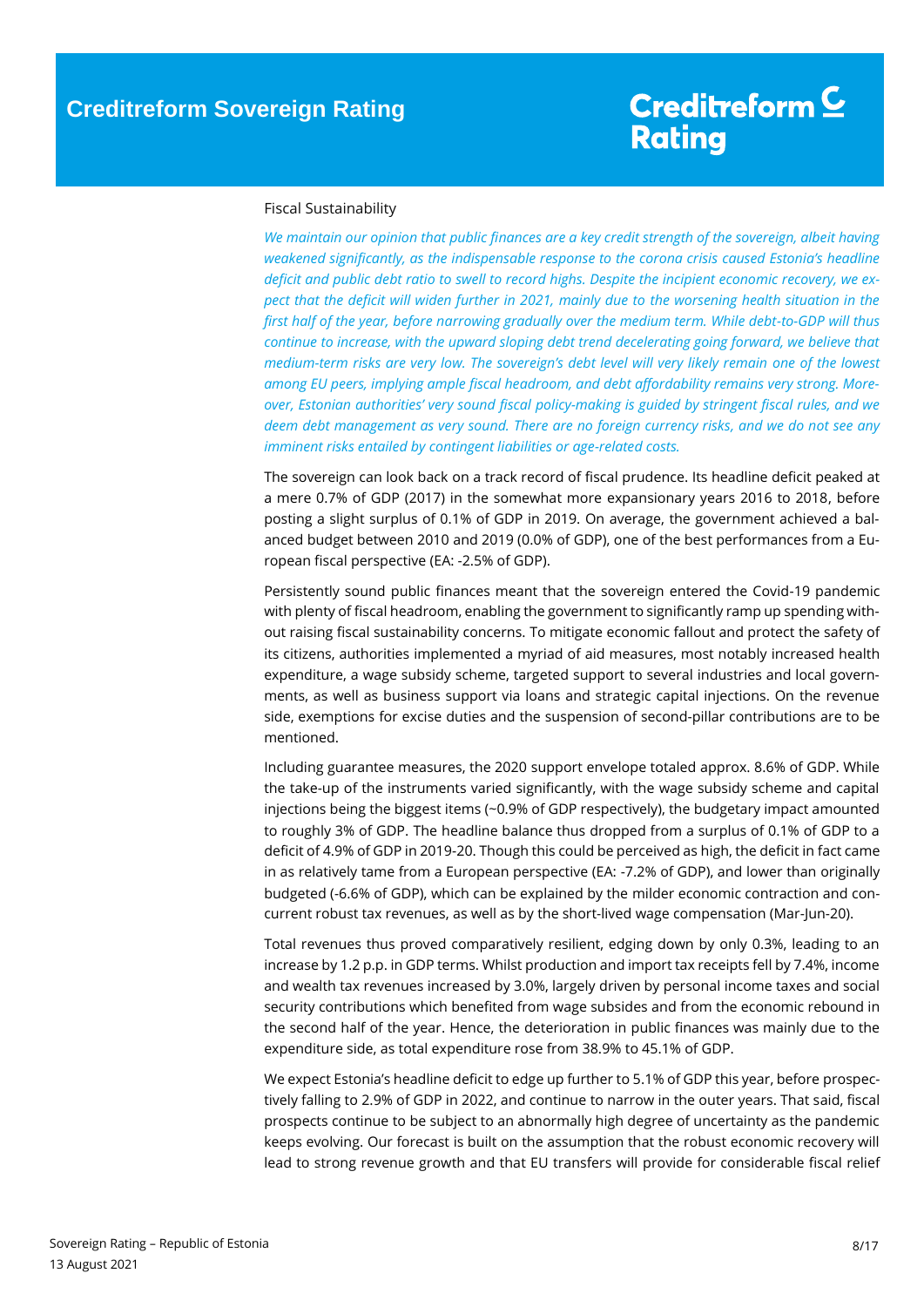over the medium term. The headline deficit is nevertheless likely to tick up this year, mainly due to the second wave of infection cases, which required substantial state support to cushion the economic and social fallout and safeguard public health.

Our expectations are corroborated by monthly state budget data. Six months into the year, evidence is thus accumulating that tax receipts will rebound enormously in 2021. Statistics Estonia data shows that the income tax intake skyrocketed by 20.6% y-o-y in the first six months of 2021, driven by rallying PIT and CIT receipts alike (+10.4% and 11.6% respectively), owing to last year's low base level and the economic recovery in the first half of the year. Also, VAT receipts recovered spectacularly (+16.6%) and social security contributions rose by 6.4% on the year. What is more, the abovementioned pension system changes and the drawdown on second-pillar funds will also boost tax revenue. The MOF estimates that an additional EUR 350mn (1.3% of GDP) in personal income taxes will be generated in the current budget period, whereas social taxes may be relieved by around EUR 100-130mn. This being said, we recall that the recent changes to the pension system may lead to some fiscal pressure in the longer term in an unfavorable demographic scenario if voluntary contributions cannot keep pace.

At the same time, the government significantly ramped up its pandemic-related expenditure in response to the deteriorating health situation. Against the backdrop of the severe second coronavirus wave that accelerated markedly in February this year, authorities swiftly implemented a supplementary budget in spring 2021, totaling around EUR 641mn or 2.4% of GDP, seeking to cater for higher healthcare needs, additional support for corporates in heavily-hit sectors, and the temporary relaunch of the wage subsidy scheme (March-May). These will come on top of the envelope carried over from last year (~EUR 1.2bn). Furthermore, expenditure will be increased by more permanent measures, inter alia a rise in pensions, R&D investments, and defense spending.

As a corollary, we assume that Estonia's general government debt will continue to follow a rising debt trend over the medium term, although the increases in its public debt ratio will likely become smaller going forward. The collapse of economic growth, coupled with the soaring headline deficit and sizable stock-flow adjustment, translated into a material increase in debt-to-GDP, from a very low 8.4% in 2019 to 18.2% in 2020. Looking forward, we project the sovereign's public debt ratio to increase to 20.3% of GDP in 2021, and further to 23.3% of GDP next year, largely driven by persistently high, though receding, headline deficits and stock-flow adjustments.

We do not, however, view the sovereign's fiscal sustainability as being at risk over the foreseeable future. First and foremost, Estonia has large fiscal buffers and will continue to display the lowest debt-to-GDP level in Europe, according to our current baseline forecasts. As a point of reference, average euro area debt stood at 98.0% of GDP in 2020. Also, Estonia features very low net debt levels, at 5.4% of GDP (Q1-21) the lowest reading behind Luxembourg. We believe that Estonia will make prudent use of accumulated debt and keep fiscal discipline as a wellanchored policy target, mirrored by the long-standing track record of sound fiscal policy-making demonstrated over several economic cycles, and as recently mirrored in the course of the government change (see above).

In any case, government debt is mainly comprised of long-term instruments, so that the sovereign is subject to modest short-term refinancing risks. Refinancing risks appear generally wellmanaged, as the MOF's financial risks management policy foresees that repayments of longterm debt obligations per year are sufficiently spread out, and short-term debt does not exceed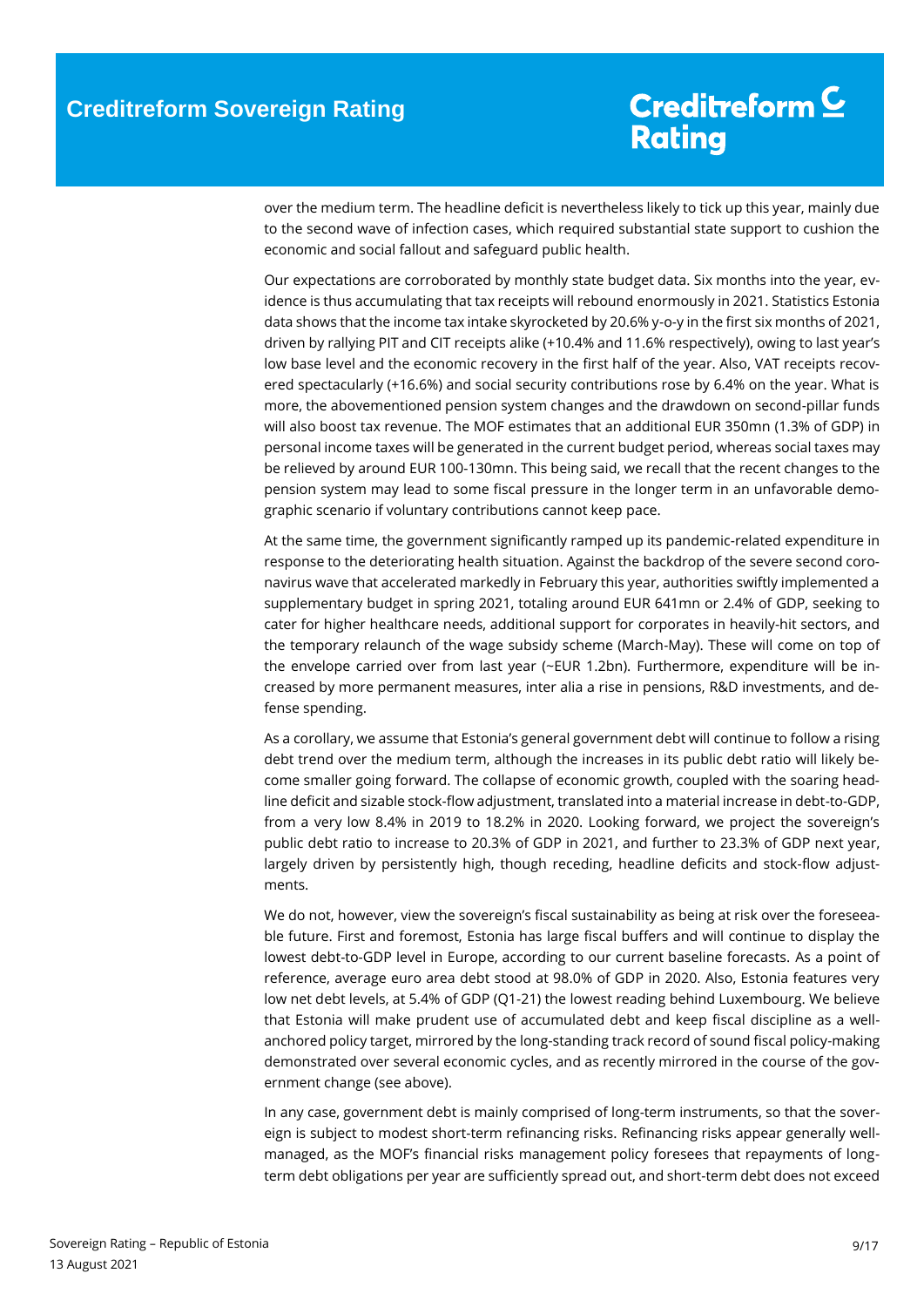25% of the state's expenditures. The MOF's debt obligations mainly consist of a single 10y government bond (EUR 1.5bn) maturing in 2030, and a 15y loan from the Nordic Investment Bank signed in Mar-20 (EUR 0.75bn). Estonia's average weighted maturity rose from 4.1y at the end of 2019 to 7.4y in December 2020.

Moreover, we deem debt affordability and Estonia's debt profile as key rating strengths, limiting potentially arising fiscal risks to a considerable extent. The sovereign's strong performance is possibly best reflected in the persistently very low debt servicing costs. Estonia's interest costs only accounted for 0.1% of general government revenue in 2020 (2016-20 average: 0.1%), the lowest level in the EU27 by far. We expect interest outlays to remain very low over the medium term.

Public guarantees announced since the onset of the pandemic seem moderate by European standards (1.5% of GDP), and we see rather negligible fiscal risks stemming from the banking sector. The highly concentrated Estonian banking sector, in which three banks (Luminor, Swedbank, LHV Pank) account for approx. 76% of total assets (end-2020), continues to display very sound financial stability metrics, although the various support measures by the government and European authorities have certainly played a vital role in keeping credit quality in check. Latest EBA data underscores sustained and robust capitalization, high asset quality, and above-average profitability. In fact, the average CET 1 ratio of Estonian banks is the highest in the EU (Q1-21: 30.0%), whilst the already low NPL ratio remained on a downward trajectory throughout the corona crisis (Q1-21: 1.1%).

Although EP's stress tests pay testament to the resilience of the Estonian banking sector, there appear to be pockets of vulnerability which we will monitor going forward, namely the residential property market and cyber security. As regards the latter, we note that EP and the Estonian Financial Supervision and Resolution Authority have flagged an increased incidence of hostile (DDoS) cyber-attacks against banks.

Meanwhile, the outstanding mortgage volume was dented by the corona crisis, but has recovered since August 2020 and accelerated throughout 2021 (May-21: +7.8% y-o-y). Accordingly, housing loans account for an increasing share of banks' total assets. This coincides with relatively dynamic house price growth, which fell temporarily in Q2 and Q3 last year but has picked up since then (Q1-21: +6.6 y-o-y). Affordability indicators such as the price-to-income ratio have risen sharply since Q3-20. Risks on the housing market could be exacerbated by the withdrawn second-pillar funds which may further fuel price dynamics. We note that EP sees a risk of an increasing overvaluation of house prices and kept its macroprudential measures in place.

AML risks have continued to subside, in particular due to the government's forceful policy response to rein in risks in this respect, e.g. by adopting amendments to the Estonian Money Laundering and Terrorist Financing Prevention Act, thereby transposing the EU's AMLD V in July 2020. In addition, the Estonian Financial Intelligence Unit took up operations as an independent institution under the jurisdiction of the Ministry of Finance at the beginning of this year, thus enhancing its effectiveness in combating money laundering. While awaiting the next evaluation by Moneyval envisaged to take place next spring, the government published its national risk assessment report in April, hinting at AML/CFT risks emanating from crypto-currencies, and at weaknesses related to capacities for strategic analysis regarding AML/CFT.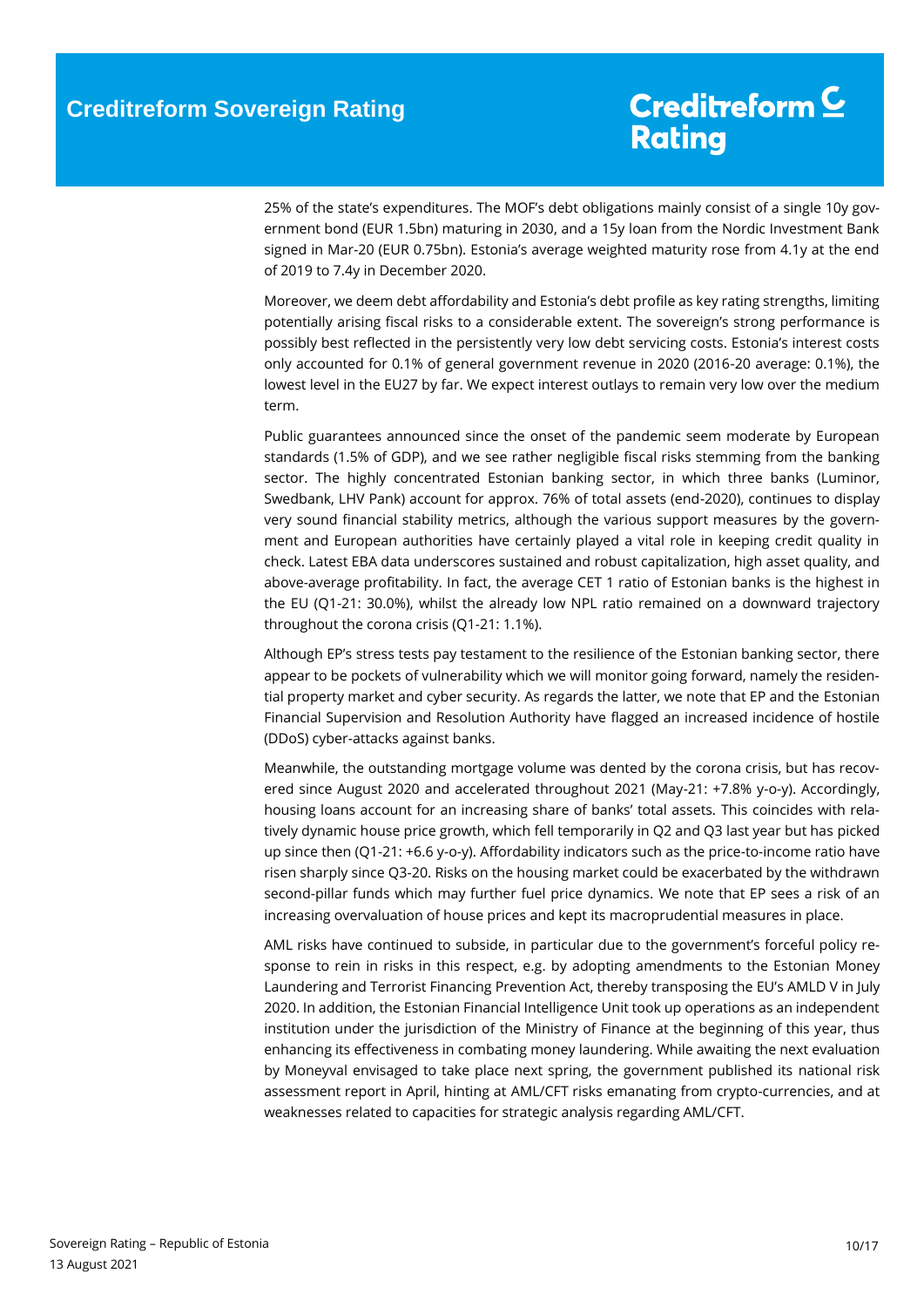#### <span id="page-10-0"></span>Foreign Exposure

*Although the small, open Estonian economy remains highly susceptible to external perils, we think that these are contained at this stage. Thanks to a run of sustained current account surpluses, the net international investment position (NIIP) significantly improved prior to the pandemic, and its composition gives no major reasons for concern. Last year's shift into a mild current account deficit was largely driven by transitory effects from substantial one-off services imports by a single corporate. We expect only moderate current account surpluses beyond this year, mainly due to significant EU financing inflows.*

The abovementioned substantial one-off investment also has significant repercussions on the country's balance of payments. While Estonia posted a current account surplus of 2.0% of GDP in 2019, and an annual average of 1.6% of GDP over 2015-19, it thus shifted into a slight deficit of -0.6% of GDP last year. VW's investment went hand in hand with a boost in (computer) services imports, alongside plunging services exports (-19.3%) reducing the services balance materially from 7.6% of GDP to 0.7% in 2019-20.

In this year's first quarter, the current account deficit stood at 4.7% of GDP (Q4-20: -9.6% of GDP), as imports of computer services by the car manufacturer continued to foster services imports, causing the moving 4-quarter-sum to widen to -2.8% of GDP in Q1-21. Whilst future investments as witnessed more recently cannot be ruled out, reflecting the attraction of a well-educated ICT workforce and excellent digital infrastructure in Estonia, we would assume a normalization of the services balance, allowing the current account balance to swing back into a moderate surplus this year.

Despite the large direct investment, the NIIP improved in 2020, from -21.4% of GDP to -20.8%, continuing on its longer-term upward trajectory (2011: -54.0%). The still negative investment position is mainly due to less crisis-prone negative net foreign direct investments which amounted to -70.2% of GDP in 2020, down from -56.8% of GDP a year before.

#### <span id="page-10-1"></span>**Rating Outlook and Sensitivity**

Our rating outlook on Estonia's long-term credit ratings is stable, reflecting our expectation of a strong pick-up in economic growth, while fiscal risks are largely mitigated by the abovementioned factors, with the public debt ratio presumably stabilizing over the medium term. In addition, strong institutions and sound policy-making should help contain economic and fiscal risks stemming from the Covid-19 pandemic. We have to reiterate that in light of the highly dynamic epidemiological situation any assessment and interpretation of economic and fiscal developments and prospects remains more challenging than under normal circumstances.

We could consider lowering the sovereign's ratings or outlook if medium-term growth is significantly and sustainably lower than expected, possibly halting the economy's convergence process, which could be the case if the pandemic drags on over a prolonged period of time alongside significant delays in the vaccination campaign, triggering a renewed tightening of confinement measures. In such a scenario, further fiscal pressure may build up, possibly derailing the sovereign's public finances. Downward pressure on the rating or the outlook could thus result if the public debt ratio failed to stabilize over the medium term. Tail risks relate to an escalation of geopolitical risks, originating from the already tense EU-Russia relationship.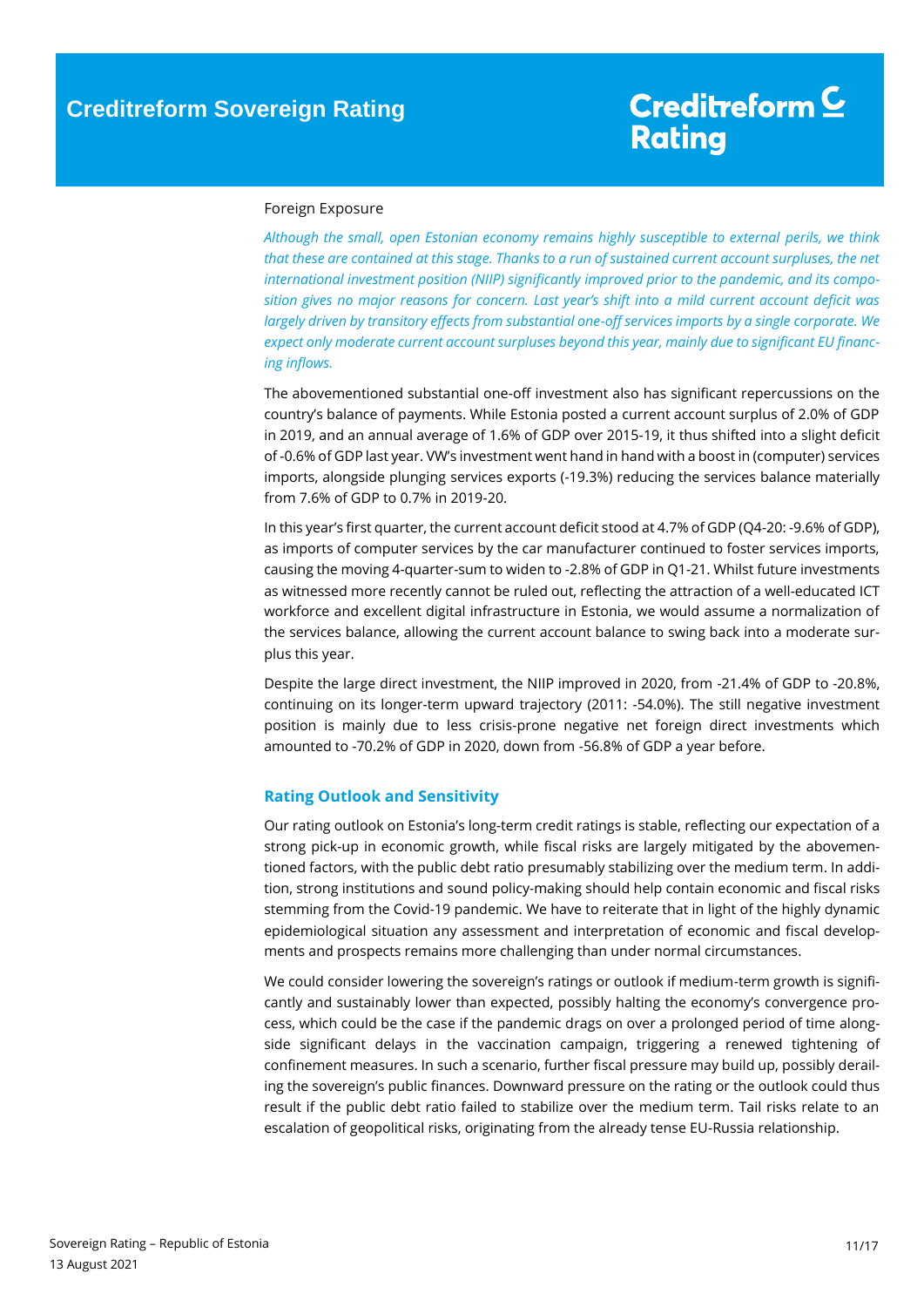We could raise the ratings or the outlook if medium-term growth turns out to be consistently higher than expected over a longer period, with the economy showing no signs of overheating, leading to a faster convergence process towards the EU's income levels. Other factors that could be conducive to an upgrade are a stronger medium-term fiscal outturn than implied by our baseline forecast, translating into a swifter reversal of the sovereign's debt trend, and a sustained reduction in geopolitical risks.

#### <span id="page-11-0"></span>**Analysts**

Primary Analyst Fabienne Riefer Sovereign Credit Analyst f.riefer@creditreform-rating.de +49 2131 109 1462

Chairperson Dr Benjamin Mohr Head of Sovereign Ratings b.mohr@creditreform-rating.de +49 2131 109 5172

#### <span id="page-11-1"></span>**Ratings\***

| Long-term sovereign rating                       | AA- /stable |
|--------------------------------------------------|-------------|
| Foreign currency senior unsecured long-term debt | AA- /stable |
| Local currency senior unsecured long-term debt   | AA- /stable |
| *) Unsolicited                                   |             |

#### <span id="page-11-2"></span>**ESG Factors**

While there is no universal and commonly agreed typology or definition of environment, social, and governance (ESG) criteria, Creditreform Rating views ESG factors as an essential yardstick for assessing the sustainability of a state. Creditreform Rating thus takes account of ESG factors in its decision-making process before arriving at a sovereign credit rating. In what follows, we explain how and to which degree any of the key drivers behind the credit rating or the related outlook is associated with what we understand to be an ESG factor and outline why these ESG factors were material to the credit rating or rating outlook.

For further information on the conceptual approach pertaining to ESG factors in public finance and the relevance of ESG factors to sovereign credit ratings and Creditreform Rating credit ratings more generally, we refer to the basic documentation, which lays down key principles of the [impact of ESG factors on credit ratings.](https://www.creditreform-rating.de/en/about-us/regulatory-requirements.html?file=files/content/downloads/Externes%20Rating/Regulatorische%20Anforderungen/EN/Ratingmethodiken%20EN/The%20Impact%20of%20ESG%20Factors%20on%20Credit%20Ratings.pdf)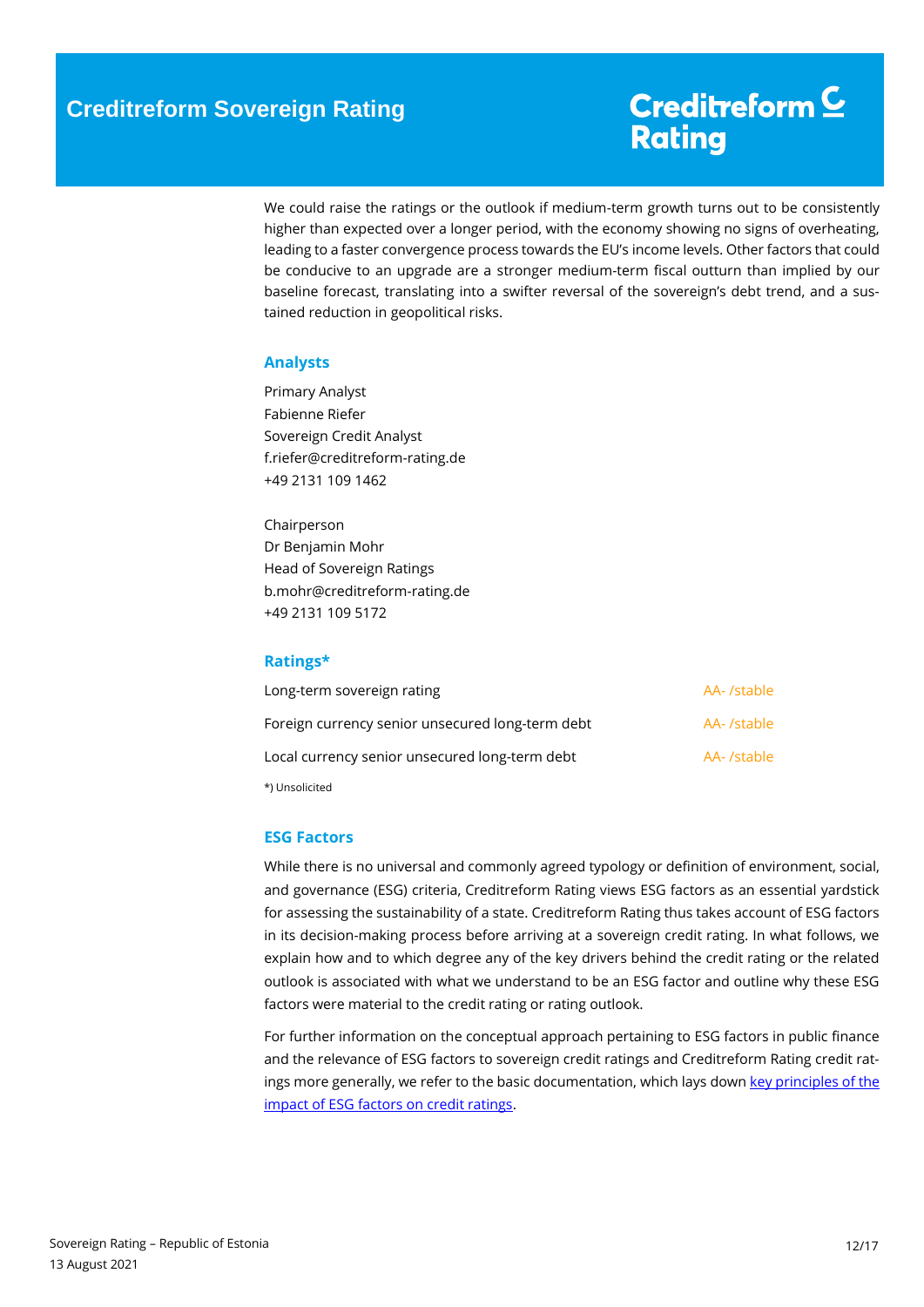The governance dimension plays a pivotal role in forming our opinion on the creditworthiness of the sovereign. As the World Bank's Worldwide Governance Indicators Rule of Law, Government Effectiveness, Voice and Accountability, and Control of corruption have a material impact on Creditreform Rating's assessment of the sovereign's institutional set-up, which we regard as a key rating driver, we consider the ESG factors 'Judicial System and Property Rights', 'Quality of Public Services and Policies', 'Civil Liberties and Political Participation', and 'Integrity of Public Officials' as highly significant to the credit rating.

Since indicators relating to the competitive stance of the sovereign such as the World Bank's Ease of Doing Business index and the World Economic Forum's Global Competitiveness Indicator add further input to our rating or adjustments thereof, we judge the ESG factor 'Business Environment' as significant.

While Covid-19 may have significant adverse effects on several components in our ESG factor framework in the medium to long term, it has not been visible in the relevant metrics we consider in the context of ESG factors – though it has a significant bearing concerning economic prospects and public finances. To be sure, we will follow ESG dynamics closely in this regard.



**ESG Factor Box**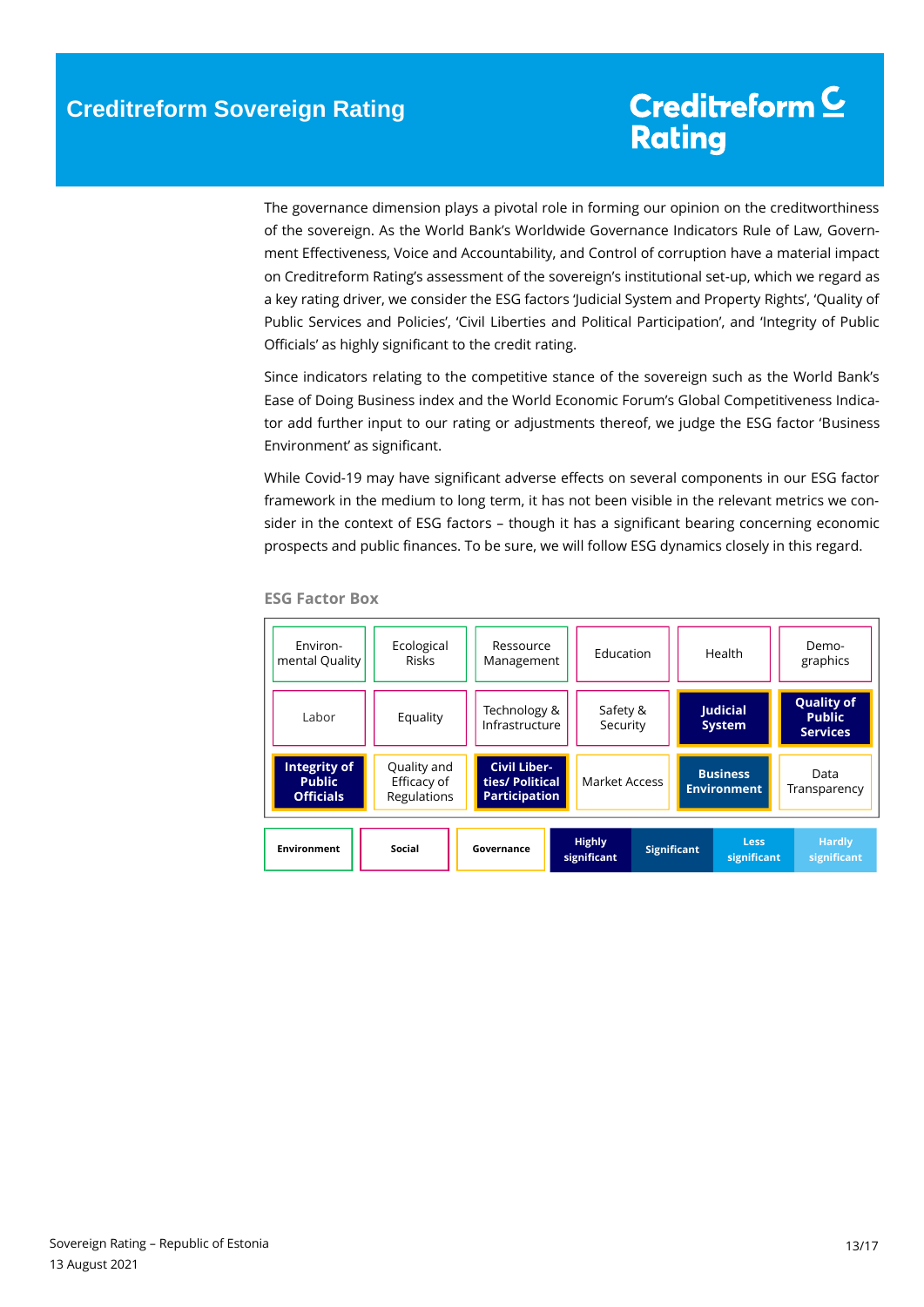### **Creditreform Sovereign Rating**

# Creditreform<sup>C</sup> **Rating**

#### <span id="page-13-0"></span>**Economic Data**

| [in %, otherwise noted]                     | 2015    | 2016    | 2017    | 2018    | 2019    | 2020    | 2021e  |
|---------------------------------------------|---------|---------|---------|---------|---------|---------|--------|
| <b>Macroeconomic Performance</b>            |         |         |         |         |         |         |        |
| Real GDP growth                             | 1.8     | 3.2     | 5.5     | 4.4     | 5.0     | $-2.9$  | 7.7    |
| GDP per capita (PPP, USD)                   | 29,397  | 31,574  | 33,937  | 36,140  | 38,480  | 37,745  | 39,729 |
| Credit to the private sector/GDP            | 75.0    | 77.9    | 72.8    | 70.6    | 67.9    | 73.2    | n/a    |
| Unemployment rate                           | 6.2     | 6.8     | 5.8     | 5.4     | 4.4     | 6.8     | n/a    |
| Real unit labor costs (index 2015=100)      | 100.0   | 97.1    | 101.3   | 102.8   | 105.0   | 108.3   | n/a    |
| Ease of doing business (score)              | 80.5    | 80.7    | 80.8    | 80.8    | 80.6    | n/a     | n/a    |
| Life expectancy at birth (years)            | 78.0    | 78.0    | 78.4    | 78.5    | 79.0    | 78.6    | n/a    |
| <b>Institutional Structure</b>              |         |         |         |         |         |         |        |
| WGI Rule of Law (score)                     | 1.3     | 1.2     | 1.3     | 1.2     | 1.3     | n/a     | n/a    |
| WGI Control of Corruption (score)           | 1.3     | 1.3     | 1.2     | 1.5     | 1.5     | n/a     | n/a    |
| WGI Voice and Accountability (score)        | 1.2     | 1.2     | 1.2     | 1.2     | 1.2     | n/a     | n/a    |
| WGI Government Effectiveness (score)        | 1.1     | 1.1     | 1.1     | 1.2     | 1.2     | n/a     | n/a    |
| HICP inflation rate, y-o-y change           | 0.1     | 0.8     | 3.7     | 3.4     | 2.3     | $-0.6$  | 2.4    |
| GHG emissions (tons of CO2 equivalent p.c.) | 13.9    | 15.2    | 16.1    | 15.4    | 11.2    | n/a     | n/a    |
| Default history (years since default)       | n/a     | n/a     | n/a     | n/a     | n/a     | n/a     | n/a    |
| <b>Fiscal Sustainability</b>                |         |         |         |         |         |         |        |
| Fiscal balance/GDP                          | 0.1     | $-0.4$  | $-0.7$  | $-0.6$  | 0.1     | $-4.9$  | $-5.1$ |
| General government gross debt/GDP           | 10.0    | 9.9     | 9.1     | 8.2     | 8.4     | 18.2    | 20.3   |
| Interest/revenue                            | 0.1     | 0.1     | 0.1     | 0.1     | 0.1     | 0.1     | n/a    |
| Debt/revenue                                | 25.4    | 25.6    | 23.7    | 21.2    | 21.6    | 45.3    | n/a    |
| Weighted average maturity of debt (years)   | n/a     | n/a     | n/a     | n/a     | 4.1     | 7.4     | n/a    |
| <b>Foreign exposure</b>                     |         |         |         |         |         |         |        |
| Current account balance/GDP                 | 1.8     | 1.2     | 2.3     | 0.9     | 2.0     | $-0.6$  | n/a    |
| International reserves/imports              | 0.0     | 0.0     | 0.0     | 0.0     | 0.1     | 0.1     | n/a    |
| NIIP/GDP                                    | $-39.9$ | $-39.1$ | $-33.1$ | $-29.6$ | $-21.4$ | $-20.8$ | n/a    |
| External debt/GDP                           | 92.2    | 88.0    | 83.4    | 77.4    | 73.8    | 89.8    | n/a    |

Sources: IMF, World Bank, Eurostat, AMECO, ECB, Statistics Estonia, own estimates

#### <span id="page-13-1"></span>**Appendix**

#### **Rating History**

| <b>Event</b>          | <b>Publication Date</b> | <b>Rating /Outlook</b> |
|-----------------------|-------------------------|------------------------|
| <b>Initial Rating</b> | 23.12.2016              | AA- /stable            |
| Monitoring            | 27.10.2017              | AA- /stable            |
| Monitoring            | 31.08.2018              | AA-/stable             |
| Monitoring            | 30.08.2019              | AA- /stable            |
| Monitoring            | 21.08.2020              | AA- /stable            |
| Monitoring            | 13.08.2021              | AA- /stable            |

#### **Regulatory Requirements**

In 2011 Creditreform Rating AG (CRAG) was registered within the European Union according to EU Regulation 1060/2009 (CRA-Regulation). Based on the registration Creditreform Rating AG is allowed to issue credit ratings within the EU and is bound to comply with the provisions of the CRA-Regulation. The rating was not endorsed by Creditreform Rating AG from a third country as defined in Article 4 (3) of the CRA-Regulation.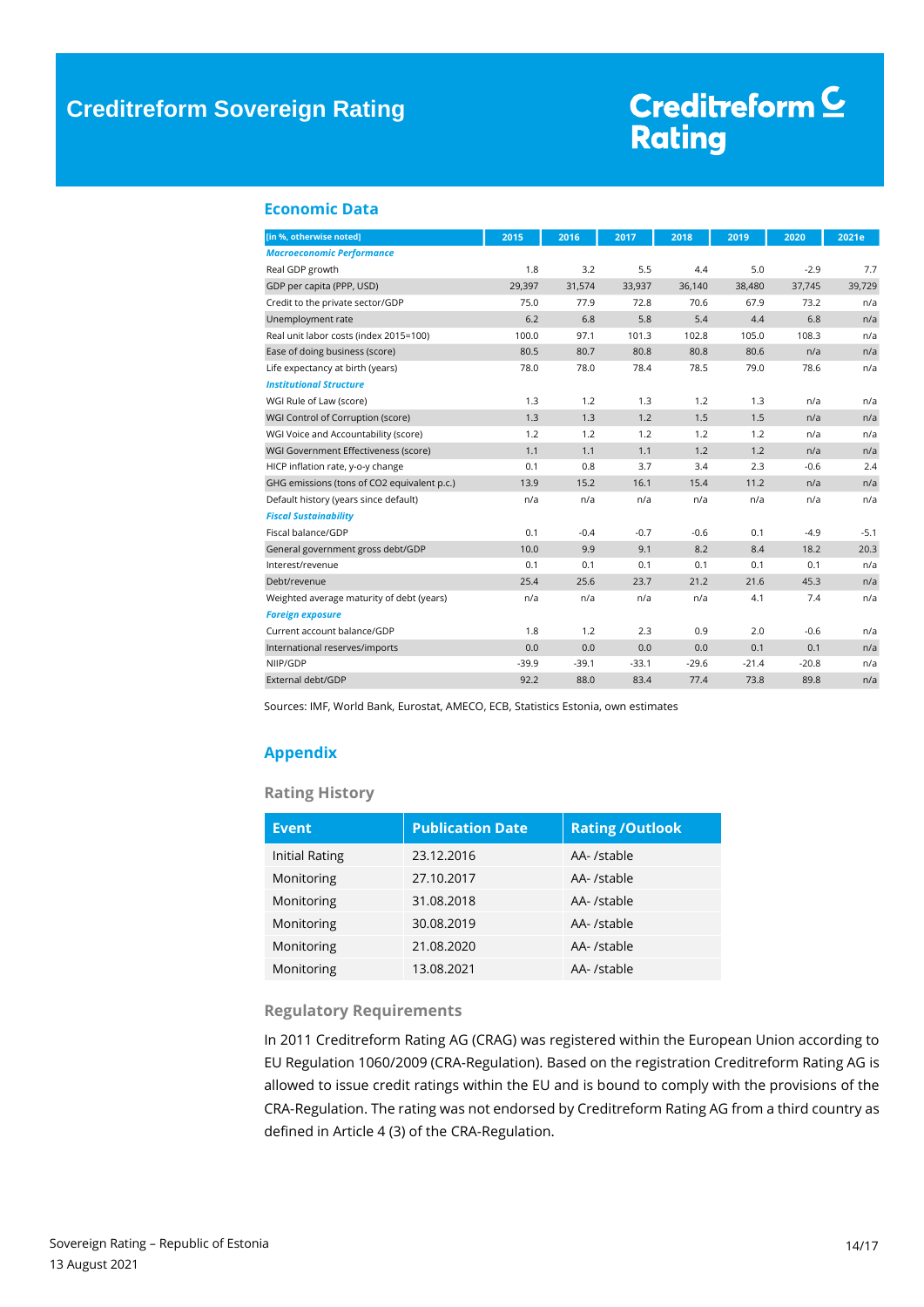This sovereign rating is an unsolicited credit rating. The Ministry of Finance of the Republic of Estonia participated in the credit rating process as it commented on a draft version of the report. However, the rating outcome as well as the related outlook remained unchanged. Between the disclosure of the credit rating to the rated entity and the public disclosure no amendments were made to the credit rating.

| Unsolicited Credit Rating                              |     |
|--------------------------------------------------------|-----|
| With Rated Entity or Related Third Party Participation | YFS |
| With Access to Internal Documents                      | NΟ  |
| With Access to Management                              | NΩ  |

The rating was conducted on the basis of CRAG's ["Sovereign Ratings" methodology](https://www.creditreform-rating.de/en/about-us/regulatory-requirements.html?file=files/content/downloads/Externes%20Rating/Regulatorische%20Anforderungen/EN/Ratingmethodiken%20EN/Rating%20Methodology%20Sovereign%20Ratings.pdf) (v1.2, July 2016) in conjunction with its basic document ["Rating Criteria and Definitions"](https://www.creditreform-rating.de/en/about-us/regulatory-requirements.html?file=files/content/downloads/Externes%20Rating/Regulatorische%20Anforderungen/EN/Ratingmethodiken%20EN/CRAG%20Rating%20Criteria%20and%20Definitions.pdf) (v1.3, January 2018). CRAG ensures that methodologies, models and key rating assumptions for determining sovereign credit ratings are properly maintained, up-to-date, and subject to a comprehensive review on a periodic basis. A complete description of CRAG´s rating methodologies and basic document "Rating Criteria and Definitions" is published on our [website.](https://www.creditreform-rating.de/en/about-us/regulatory-requirements.html)

To prepare this credit rating, CRAG has used the following substantially material sources: International Monetary Fund, World Bank, Organization for Economic Co-operation and Development, Eurostat, European Commission, European Banking Authority, European Central Bank, World Economic Forum, European Center for Disease Prevention and Control (ECDC), Blavatnik School of Government, Estonian Ministry of Finance, Eesti Pank, Statistics Estonia, Estonian Fiscal Council (Eelarvenoukogu), Estonian Financial Supervision and Resolution Authority (Finantsinspektsioon), Pensionikeskus.

A Rating Committee was called consisting of highly qualified analysts of CRAG. The quality and extent of information available on the rated entity was considered satisfactory. The analysts and committee members declared that the rules of the Code of Conduct were complied with. No conflicts of interest were identified during the rating process that might influence the analyses and judgements of the rating analysts involved or any other natural person whose services are placed at the disposal or under the control of Creditreform Rating AG and who are directly involved in credit rating activities or approving credit ratings and rating outlooks. The analysts presented the results of the quantitative and qualitative analyses and provided the Committee with a recommendation for the rating decision. After the discussion of the relevant quantitative and qualitative risk factors, the Rating Committee arrived at a unanimous rating decision. The weighting of all risk factors is described in CRAG's "Sovereign Ratings" methodology. The main arguments that were raised in the discussion are summarized in the "Reasons for the Rating Decision".

As regards the rating outlook, the time horizon is provided during which a change in the credit rating is expected. This information is available within the credit rating report. There are no other attributes and limitations of the credit rating or rating outlook other than displayed on the CRAG website. In case of providing ancillary services to the rated entity, CRAG will disclose all ancillary services in the credit rating report.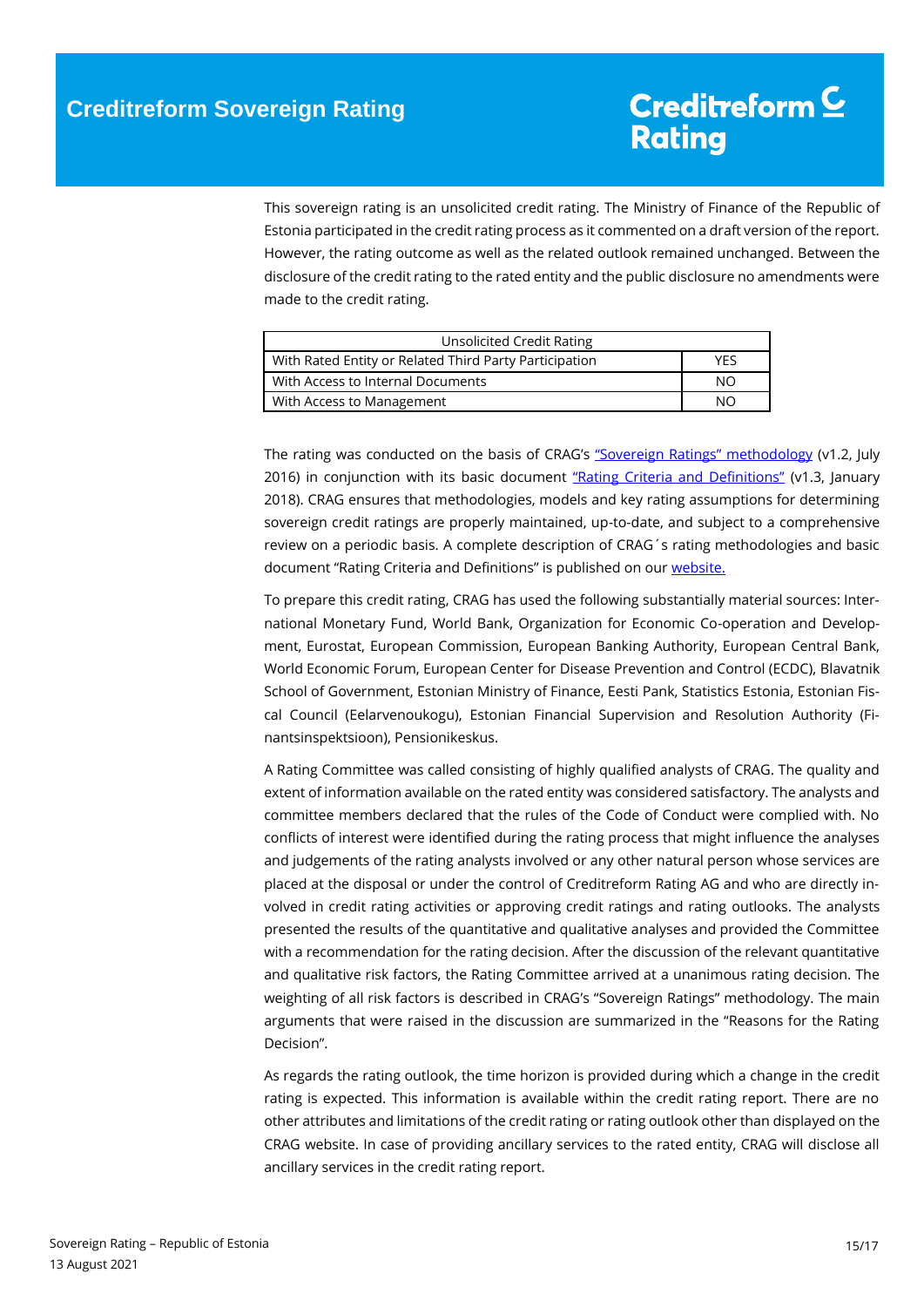The date at which the credit rating was released for distribution for the first time and when it was last updated including any rating outlooks is indicated clearly and prominently in the rating report; the first release is indicated as "initial rating"; other updates are indicated as an "update", "upgrade or downgrade", "not rated", "affirmed", "selective default" or "default".

In accordance with Article 11 (2) EU-Regulation (EC) No 1060/2009 registered or certified credit rating agency shall make available in a central repository established by ESMA information on its historical performance data, including the ratings transition frequency, and information about credit ratings issued in the past and on their changes. Requested data are available on the ESMA website[: https://cerep.esma.europa.eu/cerep-web/statistics/defaults.xhtml.](https://cerep.esma.europa.eu/cerep-web/statistics/defaults.xhtml)

An explanatory statement of the meaning of each rating category and the definition of default are available in the credit rating methodologies disclosed on the website.

#### **Disclaimer**

Any rating issued by Creditreform Rating AG is subject to the Creditreform Rating AG Code of Conduct which has been published on the web pages of Creditreform Rating AG. In this Code of Conduct, Creditreform Rating AG commits itself – systematically and with due diligence – to establish its independent and objective opinion as to the sustainability, risks and opportunities concerning the entity or the issue under review.

When assessing the creditworthiness of sovereign issuers, Creditreform Rating AG relies on publicly available data and information from international data sources, governments and national statistics. Creditreform Rating AG assumes no responsibility for the true and fair representation of the original information.

Future events are uncertain, and forecasts are necessarily based on assessments and assumptions. Hence, this rating is no statement of fact but an opinion. Neither should these ratings be construed as recommendations for investors, buyers or sellers. They should only be used by market participants (entrepreneurs, bankers, investors etc.) as one factor among others when arriving at investment decisions. Ratings are not meant to be used as substitutes for one's own research, inquiries and assessments. Thus, no express or implied warranty as to the accuracy, timeliness or completeness for any purpose of any such rating, opinion or information is given by Creditreform Rating AG in any form or manner whatsoever. Furthermore, Creditreform Rating AG cannot be held liable for the consequences of decisions made on the basis of any of their ratings.

This report is protected by copyright. Any commercial use is prohibited without prior written permission from Creditreform Rating AG. Only the full report may be published in order to prevent distortion of the report's overall assessment. Excerpts may only be used with the express consent of Creditreform Rating AG. Publication of the report without the consent of Creditreform Rating AG is prohibited. Only ratings published on the Creditreform Rating AG web pages remain valid.

Creditreform Rating AG